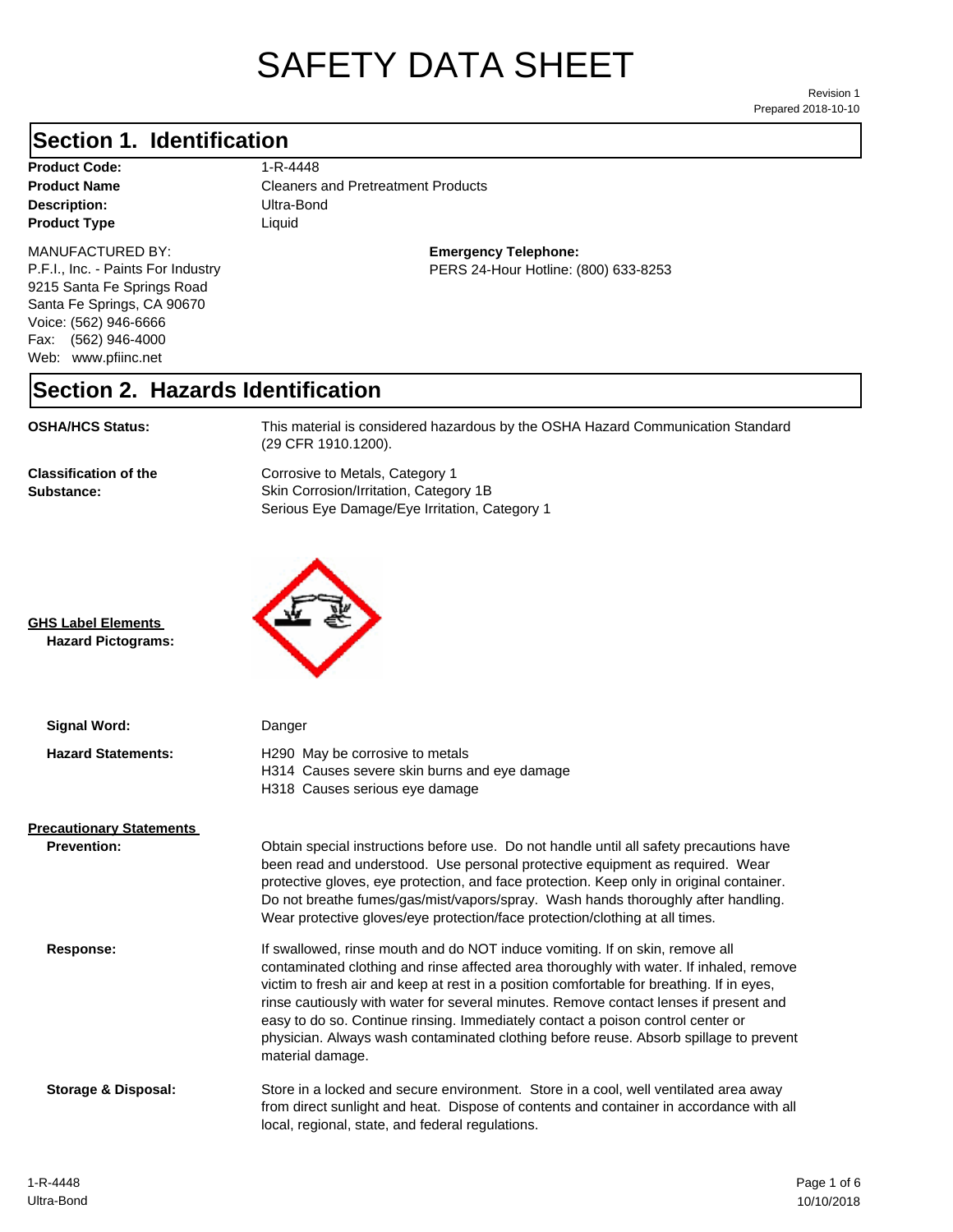| <b>Supplemental Label</b><br>Elements: | PROPOSITION 65 WARNING: this product contains chemicals known to the State of<br>California to cause cancer and birth defects or other reproductive harm.<br>FOR INDUSTRIAL USE ONLY. |
|----------------------------------------|---------------------------------------------------------------------------------------------------------------------------------------------------------------------------------------|
| <b>Hazards not otherwise</b>           | None known.                                                                                                                                                                           |

# **Section 3. Composition/Information on Ingredients**

# **Section 4. First Aid Measures**

#### **Description of First Aid Measures**

**classified:**

| <b>Eve Contact:</b>                       | Immediately flush eyes with copious amounts of water. Remove any contact lenses.<br>Rinse for at least 10 minutes. Get medical attention. Chemical burns must be treated<br>promptly by a physician.                                                                      |
|-------------------------------------------|---------------------------------------------------------------------------------------------------------------------------------------------------------------------------------------------------------------------------------------------------------------------------|
| Inhalation:                               | Remove to fresh air. If not breathing, give artificial respiration. If breathing is difficult,<br>give oxygen. Get immediate medical attention. Observe for possible delayed reaction.                                                                                    |
| <b>Skin Contact:</b>                      | Wash affected areas with soap and water. Remove contaminated clothing and shoes.<br>Continue to rinse the affected area for at least ten minutes. Get medical attention if<br>discomfort continues. Avoid further exposure in the event of any symptoms or<br>complaints. |
| Ingestion:                                | If swallowed, do NOT induce vomiting. Drink large amounts of water, or milk if<br>available, to dilute the acid. Seek immediate medical attention. Call a physician or<br>poison control center immediately. Never give anything by mouth to an unconscious<br>person.    |
| <b>Potential Acute Health Effects</b>     |                                                                                                                                                                                                                                                                           |
| <b>Eye Contact:</b>                       | Can cause burns or blindness.                                                                                                                                                                                                                                             |
| Inhalation:                               | Can cause irritation or corrosive burns to upper respiratory system, including nose,<br>mouth, and throat. Lung irritation and pulmonary edema may occur.                                                                                                                 |
| <b>Skin Contact:</b>                      | Causes skin irritation. May cause burns and irritation.                                                                                                                                                                                                                   |
| Ingestion:                                | Harmful or fatal if swallowed. Ingestion causes irritation and can cause corrosive burns<br>to mouth, throat, and stomach.                                                                                                                                                |
| <b>Over-Exposure Signs &amp; Symptoms</b> |                                                                                                                                                                                                                                                                           |
| <b>Eye Contact:</b>                       | See Potential Health Effects.                                                                                                                                                                                                                                             |
| Inhalation:                               | See Potential Health Effects.                                                                                                                                                                                                                                             |
| <b>Skin Contact:</b>                      | See Potential Health Effects.                                                                                                                                                                                                                                             |
| Ingestion:                                | See Potential Health Effects.                                                                                                                                                                                                                                             |
| <b>Section 5. Fire Fighting Measures</b>  |                                                                                                                                                                                                                                                                           |

**Extinguishing Media**

**Suitable Media:** Product is non-flammable.

**Unsuitable Media:** N/A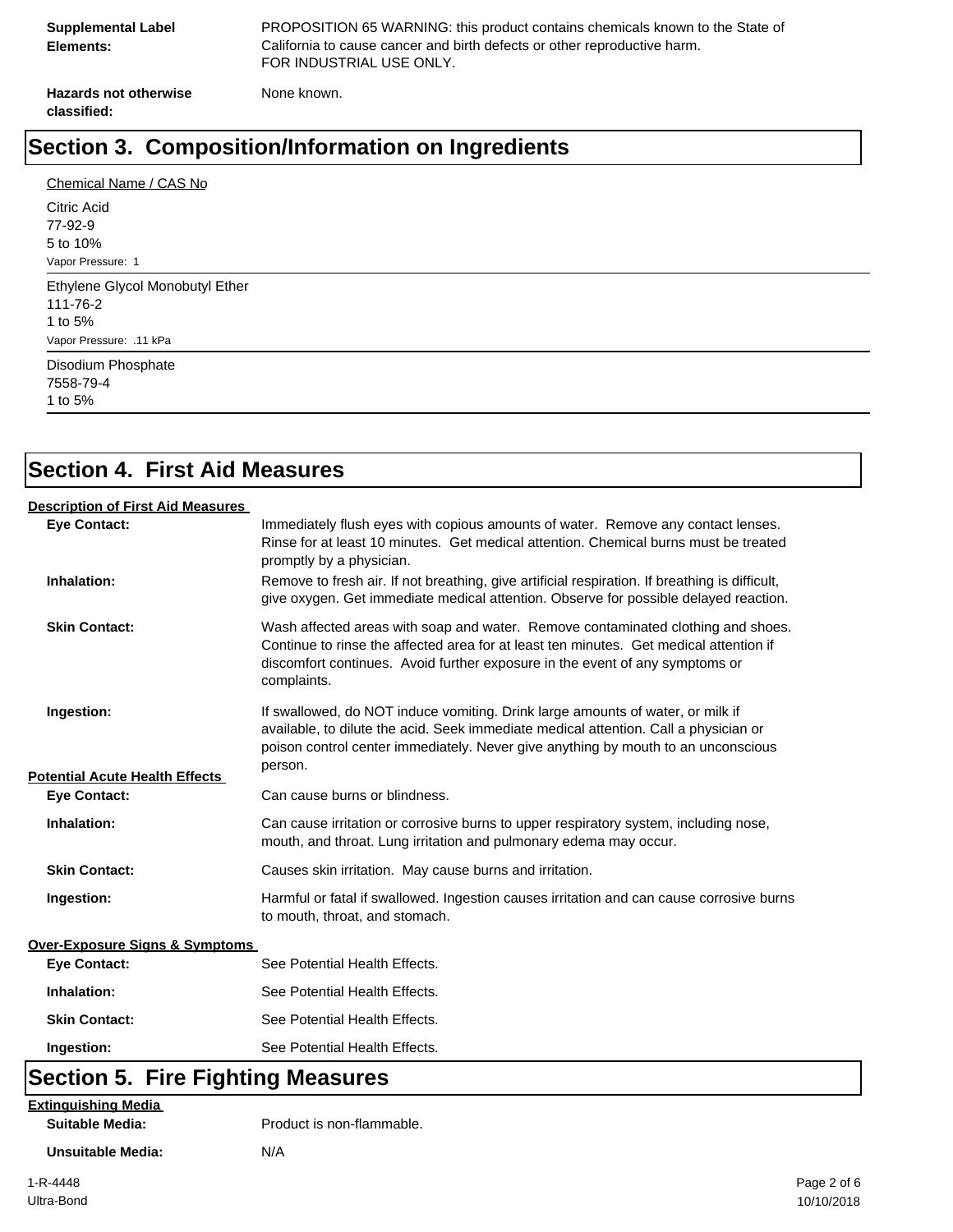#### **Section 6. Accidental Release Measures**

| <b>Environmental Precautions:</b>                        | Avoid dispersal of spilled material and runoff from contacting soil, waterways, drains,<br>and sewers. Inform the relevant authorities if the product has caused environmental<br>pollution.                                                                                                                                                                    |
|----------------------------------------------------------|-----------------------------------------------------------------------------------------------------------------------------------------------------------------------------------------------------------------------------------------------------------------------------------------------------------------------------------------------------------------|
| Steps to be Taken if Material<br>is Released or Spilled: | Neutralize acid spill with alkali such as soda ash, sodium bicarbonate, limestone or<br>lime. Absorb material with inert absorbent such as sand, vermiculite, diatomaceous<br>earth or similar. Place material in chemical waste container for disposal at appropriate<br>facility. Ensure adequate ventilation for soda ash, due to carbon dioxide byproducts. |
| <b>Small Spills:</b>                                     | See Steps to be Taken if Material is Released or Spilled.                                                                                                                                                                                                                                                                                                       |
| Large Spills:                                            | Follow steps above. Contain spill with dikes and transfer material to appropriate<br>containers for reclamation or disposal. Clean up remaining material as you would for a<br>small spill.                                                                                                                                                                     |

# **Section 7. Handling and Storage**

Handling: **Handling:** Avoid contact with skin and eyes. Avoid inhalation of vapor and ingestion of liquid. Read all cautions and directions on product label before use. Empty containers may contain residue. Follow all warning labels even after container is empty. Dispose of container in accordance with applicable local, state, and federal regulations. Do not reuse the container. Maintain a source of clean water nearby for emergency flushing of eyes or skin. Do not mix with any other chemical.

Storage: Store in a dry, cool, well ventilated place. Keep container tightly closed while not in use. Protect from freezing.

## **Section 8. Exposure Controls/Personal Protection**

| Chemical Name / CAS No<br>Citric Acid<br>77-92-9<br>5 to 10%<br>Vapor Pressure: 1    | <b>OSHA Exposure Limits</b><br>5 mg/m3                                                                                                                                                                                                                                                                                                                                                                                                                                                                                                | <b>ACGIH Exposure Limits</b>                                                                                                                                                                                                                                 | <b>Other Exposure Limits</b> |
|--------------------------------------------------------------------------------------|---------------------------------------------------------------------------------------------------------------------------------------------------------------------------------------------------------------------------------------------------------------------------------------------------------------------------------------------------------------------------------------------------------------------------------------------------------------------------------------------------------------------------------------|--------------------------------------------------------------------------------------------------------------------------------------------------------------------------------------------------------------------------------------------------------------|------------------------------|
| Ethylene Glycol Monobutyl<br>Ether<br>111-76-2<br>1 to 5%<br>Vapor Pressure: .11 kPa | 50 ppm                                                                                                                                                                                                                                                                                                                                                                                                                                                                                                                                | 20 ppm                                                                                                                                                                                                                                                       |                              |
| Disodium Phosphate<br>7558-79-4<br>1 to 5%                                           |                                                                                                                                                                                                                                                                                                                                                                                                                                                                                                                                       |                                                                                                                                                                                                                                                              |                              |
| <b>Engineering Controls:</b>                                                         | Use process enclosures, local exhaust ventilation, or other engineering controls to<br>keep worker exposure to airborne contaminants below any recommended or statutory<br>limits. Use only with adequate ventilation to prevent buildup of vapor. Do not use in<br>areas where vapors can concentrate. If using indoors, open all windows and maintain<br>cross ventilation of moving air. If strong odor is noticed, or you experience dizziness,<br>headache, nausea, or eye-watering, stop work as ventilation may be inadequate. |                                                                                                                                                                                                                                                              |                              |
| <b>Respiratory Protection:</b>                                                       |                                                                                                                                                                                                                                                                                                                                                                                                                                                                                                                                       | Use a properly fitted, air-purifying or air-fed respirator complying with an approved<br>standard if a risk assessment indicates this is necessary. Respirhere airborne<br>concentrations are expected to exceed exposure limits. Protection provided by air |                              |
|                                                                                      |                                                                                                                                                                                                                                                                                                                                                                                                                                                                                                                                       |                                                                                                                                                                                                                                                              |                              |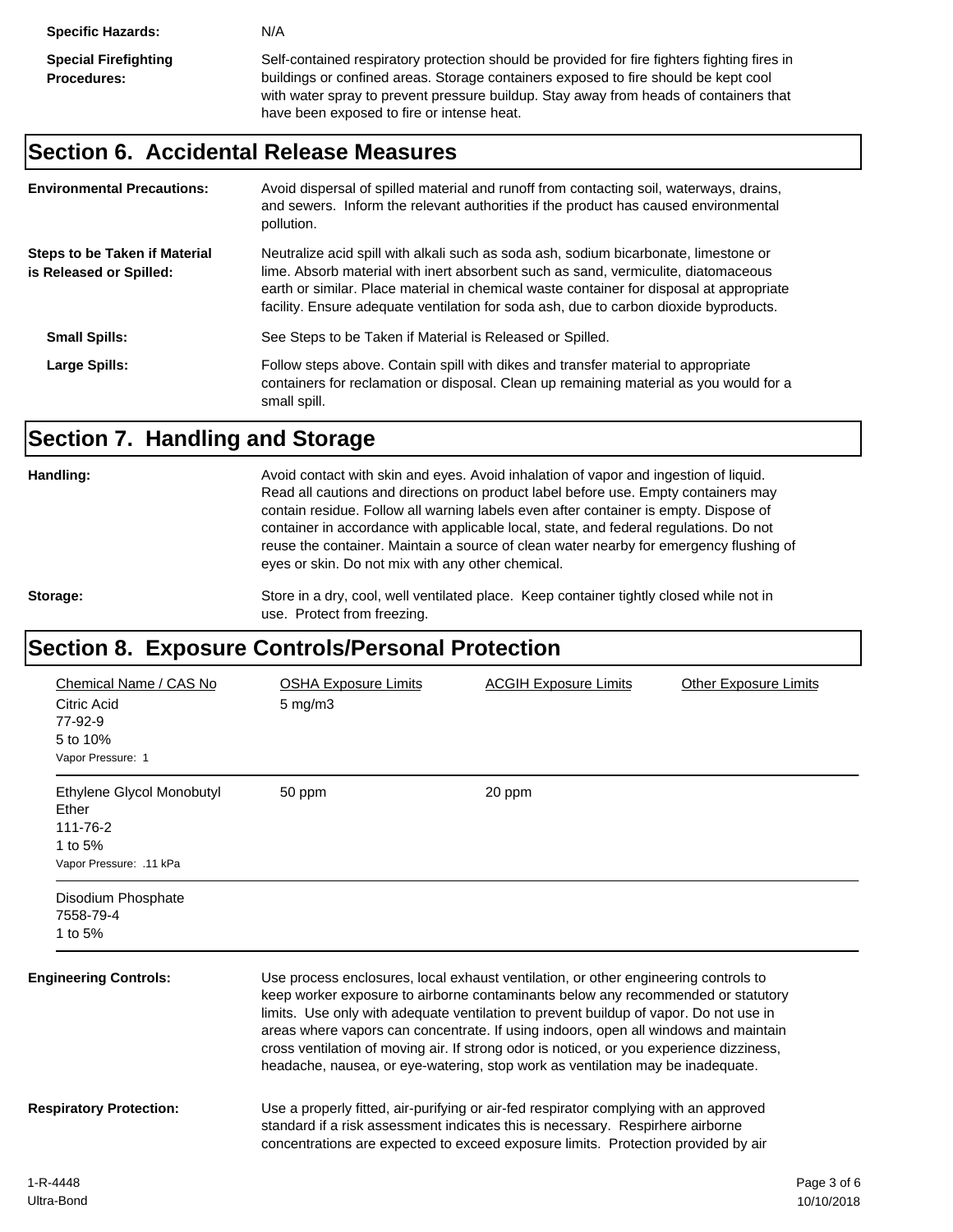|                           | purifying respirators is limited. Use a positive pressure, air supplied respirator if there<br>is any potential for an uncontrolled release, exposure levels are not known, or in any<br>circumstances where air purifying respirators may not provide adequate protection.                                                     |
|---------------------------|---------------------------------------------------------------------------------------------------------------------------------------------------------------------------------------------------------------------------------------------------------------------------------------------------------------------------------|
| <b>Skin Protection:</b>   | Various application methods can dictate the use of additional protective safety<br>equipment, such as impermeable aprons. Weare gloves with as much chemical<br>resistance as possible. Glove materials such as nitrile, rubber, and neoprene will<br>provide protection. Gloves contaminated with product should be discarded. |
| <b>Eye Protection:</b>    | Safety eyewear, such as splash goggles or a full face shield, should be worn at all<br>times to protect against splashes of liquids.                                                                                                                                                                                            |
| <b>Hygienic Measures:</b> | Wash thoroughly with soap and water before eating, drinking, or smoking. Remove<br>contaminated clothing immediately and launder before reuse.                                                                                                                                                                                  |

# **Section 9. Physical and Chemical Properties**

| <b>Physical State:</b>        | Liquid             |
|-------------------------------|--------------------|
| Odor:                         | Light solvent odor |
|                               |                    |
| Vapor Density                 | Heavier than air   |
| Vapor Density                 | 4.10               |
| Vapor Pressure                | 1 kPa              |
| <b>Evaporation Rate</b>       | Slower than ether  |
| <b>Boiling Point</b>          | 171 C              |
| Specific Gravity (SG)         | 1.038              |
| Material VOC (Lb / Gal)       | 0.29               |
| Material VOC $(g/L)$          | 35.09              |
| Coating VOC (Lb/Gal)          | 2.83               |
| Coating VOC (g/L)             | 339.64             |
| Flash Point:                  | Not available      |
| Autoignition:                 | Not available      |
| LEL: I                        | No data            |
| UEL:                          | No data            |
| <b>Partition Coefficient.</b> | Not available      |
| n-octanol/water:              |                    |
| Auto-ignition temperature:    | Not available      |

# **Section 10. Stability and Reactivity**

| <b>Conditions to Avoid:</b>      | No data available.                                                                                                              |
|----------------------------------|---------------------------------------------------------------------------------------------------------------------------------|
| Incompatibility:                 | Incompatible with bases, aluminum, brass, and bronze.                                                                           |
| <b>Hazardous Decomposition:</b>  | Thermal decomposition may produce phosphorous oxides and/or phosphine. Hydrogen<br>gas may be formed from reaction with metals. |
| <b>Hazardous Polymerization:</b> | Will not occur under normal conditions.                                                                                         |
| Stability:                       | The product is stable.                                                                                                          |
|                                  |                                                                                                                                 |

# **Section 11. Toxicological Information**

| <b>Effects of Over-Exposure</b> |                                                                                |
|---------------------------------|--------------------------------------------------------------------------------|
| Eye Contact:                    | Causes serious eye irritation, burns, and may cause blindness.                 |
| <b>Skin Contact:</b>            | May cause burns and irritation.                                                |
| Inhalation:                     | Harmful if inhaled. May cause burns to upper respiratory system.               |
| Ingestion:                      | Harmful or fatal if swallowed.                                                 |
| <b>Primary Routes of Entry:</b> | Eye contact, ingestion, inhalation, absorption through the skin, skin contact. |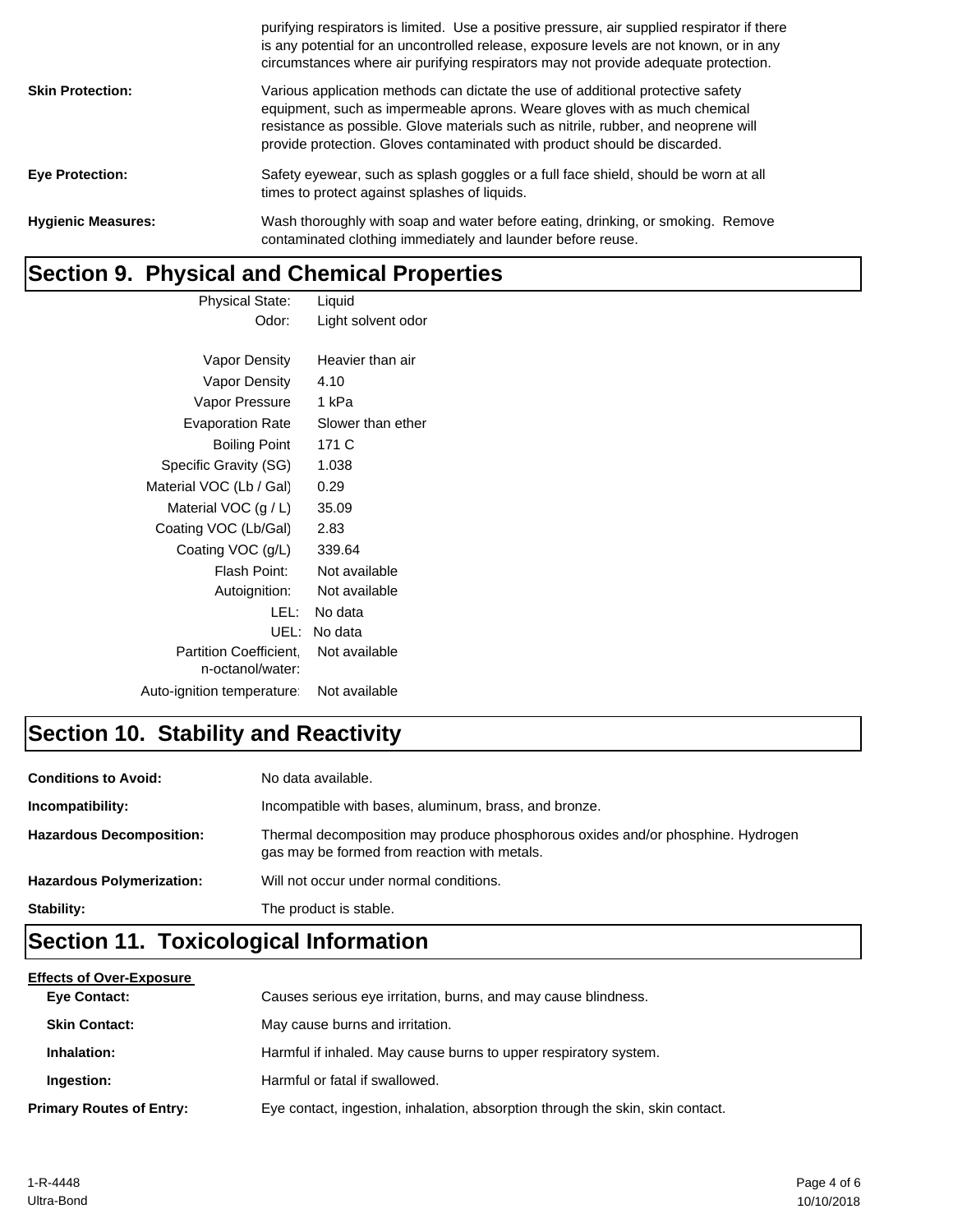**Acute Toxicity Values:** Acute effects of this product have not been tested. Available data on individual components, if any, will be listed below.

## **Section 12. Ecological Information**

**Ecological Information:** Product is a mixture of listed components.

#### **Section 13. Disposal Information**

**Disposal Considerations:** The generation of waste should be avoided or minimized wherever possible. Disposal of this product, solutions, and any by-products should at all times comply with relevant environmental protection regulations and waste disposal regulations, in addition to any local or regional restrictions which may be in effect. Surplus and non-recyclable products should be disposed of via a licensed waste disposal contractor. Waste should not be disposed of untreated to the sewer unless fully compliant with the requirements of all authorities with jurisdiction. Waste packaging should be recycled whenever possible. Avoid contact of spilled material with soil, waterways, drains, and sewer systems.

#### **Section 14. Transport Information**

|                          | Domestic (US DOT)        | <b>International (IMDG)</b> | Air (IATA)    | Canada (TDG)             |
|--------------------------|--------------------------|-----------------------------|---------------|--------------------------|
| <b>UN Number:</b>        | Not Regulated            | Not Regulated               | Not Regulated | Not Regulated            |
| <b>UN Shipping Name:</b> | <b>Cleaning Liquid</b>   | $\overline{\phantom{a}}$    | -             | $\overline{\phantom{0}}$ |
| <b>Hazard Class:</b>     | -                        | ٠                           | -             | ۰                        |
| <b>Packing Group:</b>    | $\overline{\phantom{a}}$ | ٠                           | -             | ۰                        |
| <b>Limited Quantity:</b> | $\overline{\phantom{0}}$ | ۰                           | -             | $\overline{\phantom{0}}$ |
|                          |                          |                             |               |                          |

**Special Considerations:** The presence of a shipping description for a particular mode of transport does not indicate that the product is packaged suitably for that mode of transport. All packaging should be reviewed for suitability prior to shipment, so that compliance with applicable regulations can be ensured. Compliance with all applicable regulations is the sole responsibility of the person offering the product for transport. Persons loading and unloading dangerous goods should be trained in all the risks associated with the substances at hand, and on all actions to be taken in case of an emergency situation.

## **Section 15. Regulatory Information**

| <b>U.S. Federal Regulations</b><br><b>CERCLA - SARA Hazard</b><br>Category: | This product has been reviewed according to the EPA hazard categories promulgated by<br>Sections 311 and 312 of the Superfund Amendment and Reauthorization Act of 1986,<br>known as SARA Title III, and is considered to meet the following categories under<br>applicable conditions: |
|-----------------------------------------------------------------------------|-----------------------------------------------------------------------------------------------------------------------------------------------------------------------------------------------------------------------------------------------------------------------------------------|
| <b>SARA Section 313:</b>                                                    | This product contains the following substances subject to the reporting requirements of<br>Section 313 of Title III of the Superfund Amendment and Reauthorization Act of 1986 as<br>well as 40 CFR Section 372:                                                                        |
| <b>Toxic Substances Control</b><br>Act:                                     | This product contains the following chemical substances subject to the reporting<br>requirements of TSCA 12(B) if exported from the United States:<br>- None                                                                                                                            |
| <b>State Regulations</b>                                                    |                                                                                                                                                                                                                                                                                         |